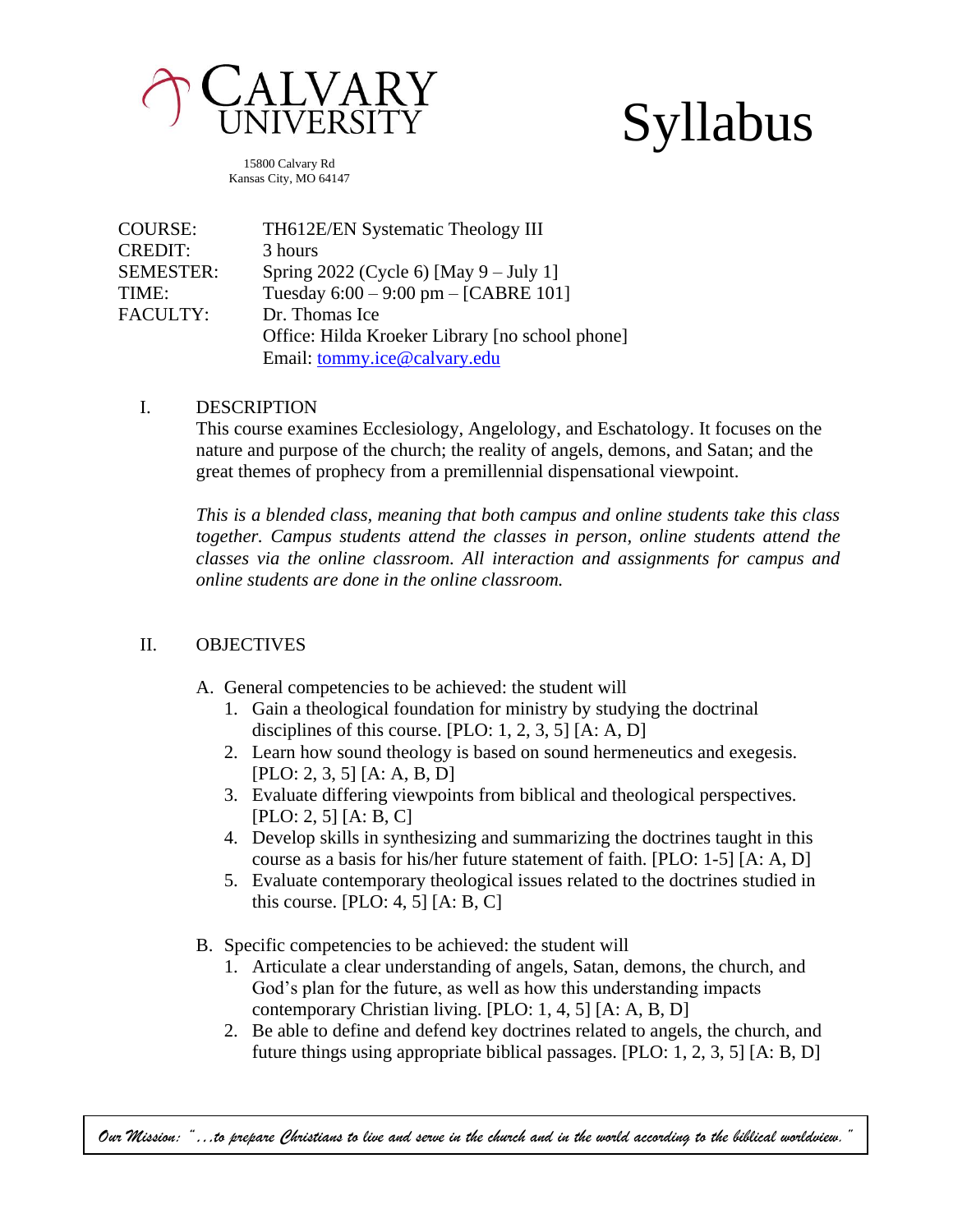- 3. Define and distinguish the major millennial positions held by evangelicals. [PLO: 1, 2, 3, 5] [A: A, C]
- 4. Evaluate the relationship and impact of Premillennialism and Dispensationalism, and critique opposing systems. [PLO: 2, 3, 5] [A: A, B]
- 5. Recognize and explain the crucial contribution normal hermeneutics makes to the dispensational premillennial position. [PLO: 1-5] [A: A, B, C, D]

# III. MATERIALS

A. **Bible**. The Bible is a required textbook in every course at Calvary University. To facilitate academic level study, students are required to use for assignments and research an English translation or version of the Bible based on formal equivalence (*meaning that the translation is generally word-for-word from the original languages*), including any of the following: New American Standard Bible (NASB), English Standard Version (ESV), New King James Version (NKJV), or King James Version (KJV). Other translations and versions based on dynamic equivalence (*paraphrases, and thought-for-thought translations like NLT and NIV*) may be used as supplemental sources. Please ask the professor if you have questions about a particular translation or version. The professor will be using the NASB.

## B. **Required textbooks**. (to be read by the student)

- 1. Ryrie, Charles C. *Basic Theology.* Moody, 1999. (ISBN: 9780802427342) [Retail: \$35.99]
- 2. Dickason, C. Fred. *Angels Elect & Evil* (paperback), revised and expanded. Moody, 1995. (ISBN: 9780802407344) [Retail: \$16.99]
- 3. Heiser, Michael S. *Supernatural.* Lexham Press, 2015. (ISBN: 9781577995586) [Retail: \$16.95]
- 4. Couch, Mal, gen. ed. *A Biblical Theology of the Church* (paperback). Kregel, 2006. (ISBN: 9780825424113) [Retail: \$25.99]
- 5. Benware, Paul N. *Understanding End Times Prophecy* (paperback), revised and expanded. Moody, 2006. (ISBN: 9780802490797) [Retail: \$21.99]

## C. **Suggested books**. (for further reading in specific doctrinal areas)

Heiser, Michael S. *The Unseen Realm* (paperback)*.* Lexham Press, 2015. (ISBN: 9781577995562) [Retail: \$27.95]

Dean, Robert, Jr. & Ice, Thomas. *What the Bible Teaches About Spiritual Warfare.* (paperback). Kregel, 2000. (ISBN: 9780825424878) [Retail: \$15.00] Ice, Thomas. *The Case for Zionism: Why Christians Should Support Israel* (paperback). New Leaf Press, 2017. (ISBN: 9780892217533) [Retail: 14.95] LaHaye, Tim & Ice, Thomas. *Charting the End Times: A Visual Guide to Understanding Bible Prophecy* (hardcover). Harvest House Publishers, 2001, 2021. (ISBN: 9780736980173) [Retail: \$29.99]

D. **Recommended systematic theology references**. (for additional reading)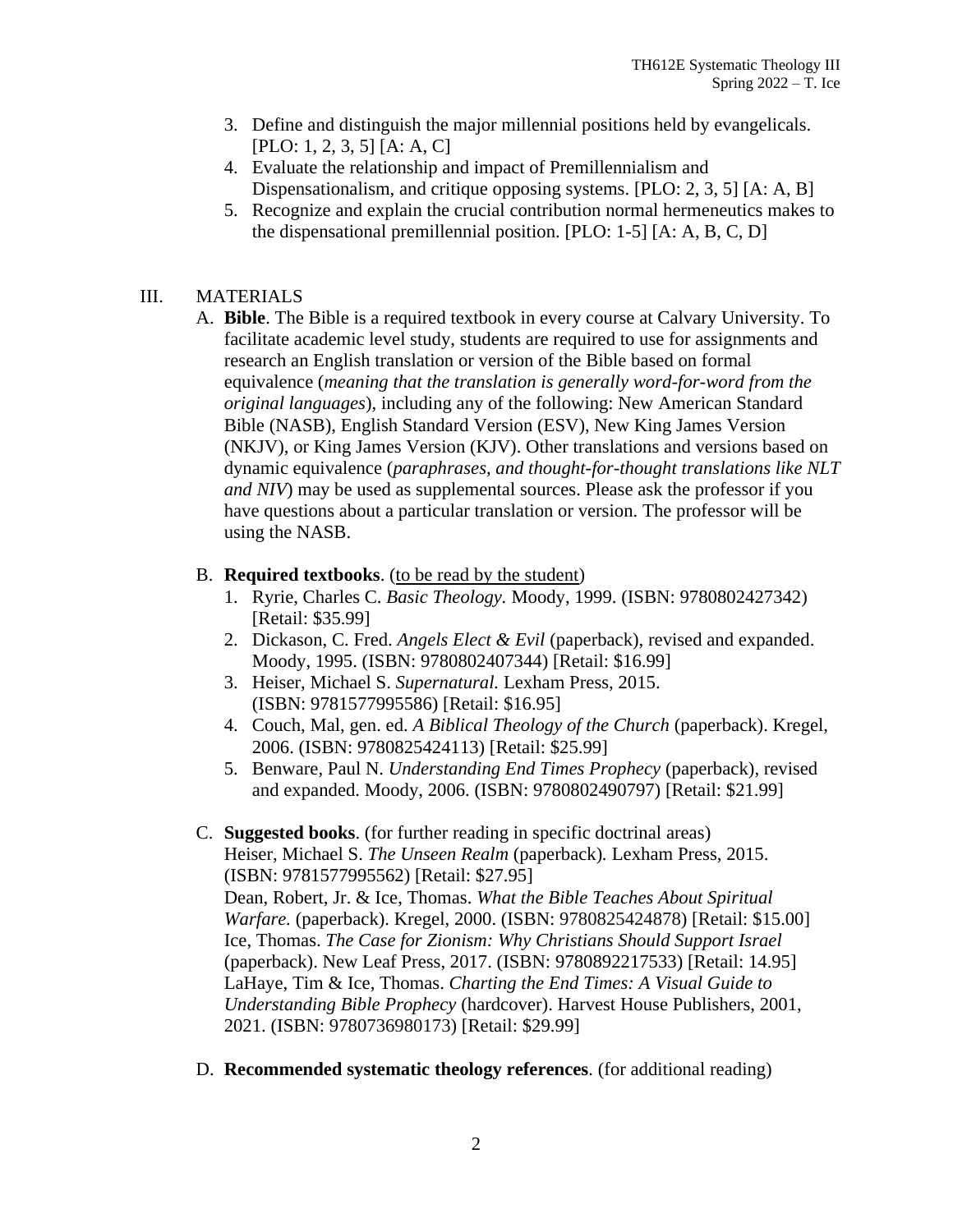- 1. Chafer, Lewis Sperry. *Systematic Theology [In Eight Volumes]*. Dallas Seminary Press, 1948. The original eight volume work was republished in four volumes, complete and unabridged, by Kregel Publishers, 1993. (ISBN: 9780825423406) [Retail: \$146.29]
- 2. Erickson, Millard J. *Christian Theology*. 3rd ed., Baker, 2013. (ISBN: 9780801021824) [Retail: \$49.99]
- 3. Geisler, Norman L. *Systematic Theology [In One Volume]*. Bethany House, 2002, 2003, 2004, 2005, 2011. (ISBN: 9780764206030) [Retail: \$59.99]
- 4. Swindoll, Charles R. and Roy B. Zuck, gen. eds. *Understanding Christian Theology*. Nelson, 2003. (ISBN: 9780785250326) [Retail: \$44.99]

#### IV. METHODS

- A. Class time: We will spend most of our time in class in lectures and discussion on the subject areas of this course. Questions are appropriate so we can interact with the reading material and the scriptural basis for each doctrinal area. There will be interactive discussion questions each week.
- B. Grades will be assigned according to the grading scale in the University Catalog. They will consist of reading, position papers, participation, and the student's doctrinal statement.

#### C. Course Policies:

- 1. Attendance. Class attendance is expected of seminary students. Online students 'attend' by viewing and summarizing the class videos.
- *2. Plagiarism is defined as copying any part of a book or paper without identifying the author. This also includes taking another person's ideas and presenting them as your own. Plagiarism is unacceptable.*
- 3. Accommodations. Students with disabilities have the responsibility of informing the Accommodations Support Coordinator [\(aso@calvary.edu\)](mailto:aso@calvary.edu) of any disabling condition that may require support.
- 4. Written material. All class papers must follow the Turabian style according to A Manual for Writers of Research Papers, Theses, and Dissertations,  $8^{\text{th}}$ edition.
- 5. The Clark Academic Center [\(learning@calvary.edu\)](mailto:learning@calvary.edu), located in the library building, is dedicated to providing free academic assistance for all students. Student tutors aid with all facets of the writing process, tutor in various subject areas, prepare students for exams, and facilitate tests. Please take advantage of this service. NOTE: Online students may email papers to the Center for assistance.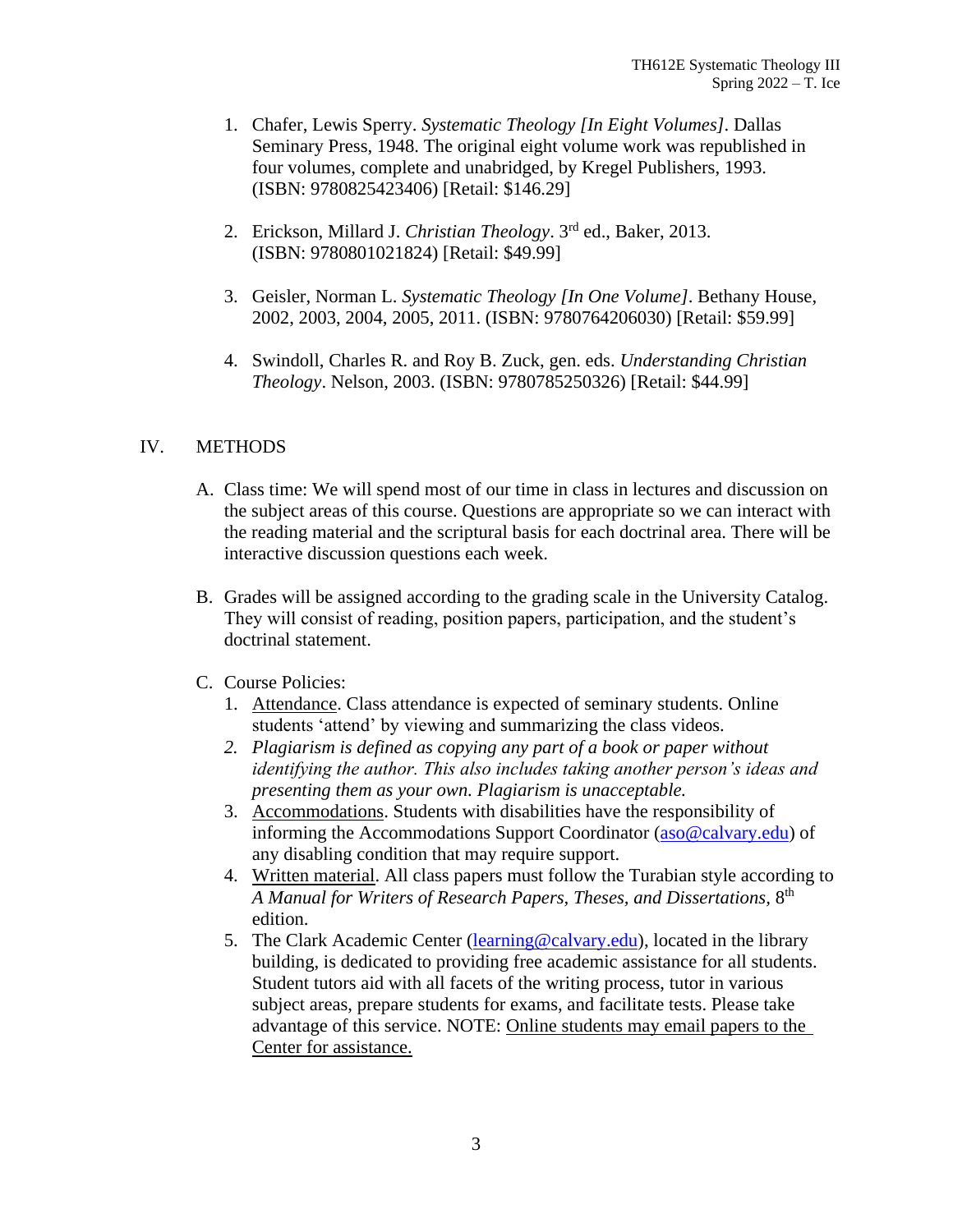#### V. REQUIREMENTS

- A. Reading of Texts: The student will read the course textbooks by Ryrie, Dickason, Heiser, Couch, and Benware according to the course schedule below. Study questions may be distributed to guide the reading.
- B. Position Papers: Using the textbooks and other resources, the student will submit three (3) "position papers" on the following topics:
	- 1. What is the believer's defense against Satan and his demons, including answering the question, can a Christian be demon possessed?
	- 2. Has the church replaced Israel as God's chosen people? Is there a future for Israel? Support your position biblically.
	- 3. What is the logic of pretribulationism? Build a strong and logical case for the pretribulation rapture.
- C. Critical Reading: Articles may be posted in Canvas for the students' reading and consideration, and for class discussion. Participation in this exercise is expected of all students.
- D. Doctrinal Statement: On the last day of the cycle, the student will submit a 15-20 page, typewritten doctrinal statement (or "statement of faith") reflecting his/her own convictions and conclusions concerning the theological areas dealt with in this course (angelology, Satan and demons, ecclesiology, and eschatology). Summarize the essential points of these doctrines for future reference and ministry. Support your statements with **sufficient scriptural evidence**. Footnotes and bibliography are **NOT** required. This is to be a statement of what you believe according to Scripture. This requirement is a pass/fail assignment. IF YOU FAIL TO SUBMIT A DOCTRINAL STATEMENT, YOU WILL FAIL THE COURSE.